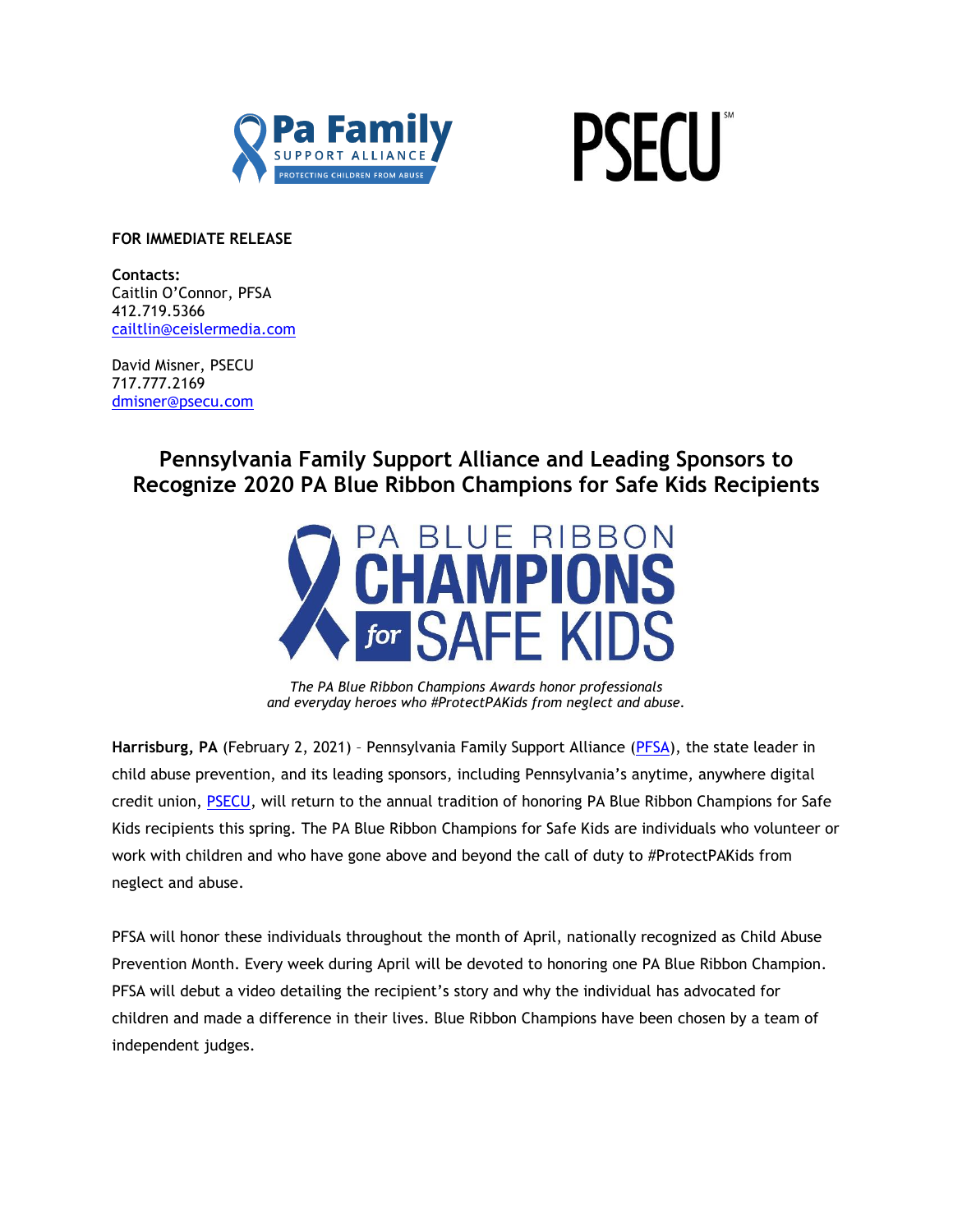PFSA will host weekly virtual webinars featuring experts in the field of child welfare who will share best practices for supporting families and protecting our most vulnerable citizens. PFSA will also unveil an interactive map featuring county-specific child abuse data to demonstrate the statewide impact of child abuse and neglect. The weekly series will conclude with a moving tribute to the 51 children who lost their lives as a result of child abuse in 2019.

"Now more than ever, we need to work together as a community to ensure Pennsylvania's children have the opportunity to grow up in a safe environment," said Angela M. Liddle, President and CEO of the PA Family Support Alliance. "Our vision is to create a future that is free of abuse and neglect, and in order to make that vision a reality, everyone - organizations, companies, government agencies, and individuals – must step up. That's why I'm so thankful for corporate sponsors, like PSECU, that take social responsibility seriously and value the health and safety of all children."

According to the Pennsylvania Department of Human Services' [Annual Child Protective Services Report,](https://www.dhs.pa.gov/docs/Publications/Documents/2019%20Child%20Protective%20Services%20Annual%20Report_FINAL050720.pdf) 51 children in the Commonwealth died of child abuse in 2019. A total of 4,865 children were victims of abuse, including 93 children who suffered near-fatal injuries.

"With the PA Blue Ribbon Champions for Safe Kids Awards, we're coming together as a Pennsylvania community to recognize and thank individuals who go above and beyond the call of duty to make sure our children are safe from harm while also raising awareness of this very serious issue," said PSECU President and CEO George Rudolph. "As a credit union, PSECU follows the 'people helping people' philosophy. Our support of Pennsylvania Family Support Alliance and these recipients is a demonstration of that commitment; on behalf of our more than 475,000 members across the state and beyond, we're excited to be involved in this very important program."

Raising awareness about the signs of child abuse and neglect are more important than ever right now. With the nation in the midst of a public health crisis due to the COVID-19 pandemic, many children are socially isolated and not in school. This means that there are fewer mandated reporters, like teachers, daycare workers, and school bus drivers, interacting with and seeing children on a daily basis. With schools implementing hybrid learning models to protect children and teachers from the coronavirus and parents struggling to properly supervise their children, many families are unclear how to navigate the current reality our society is experiencing. Because this is an unprecedented time, PFSA [created a](https://pafsa.org/dealing-with-covid-19/) [comprehensive list](https://pafsa.org/dealing-with-covid-19/) of COVID-19-related resources for parents, families, and other caregivers. These resources include information on how to cope with stress, parenting during the pandemic, and how to talk to your children about the coronavirus.